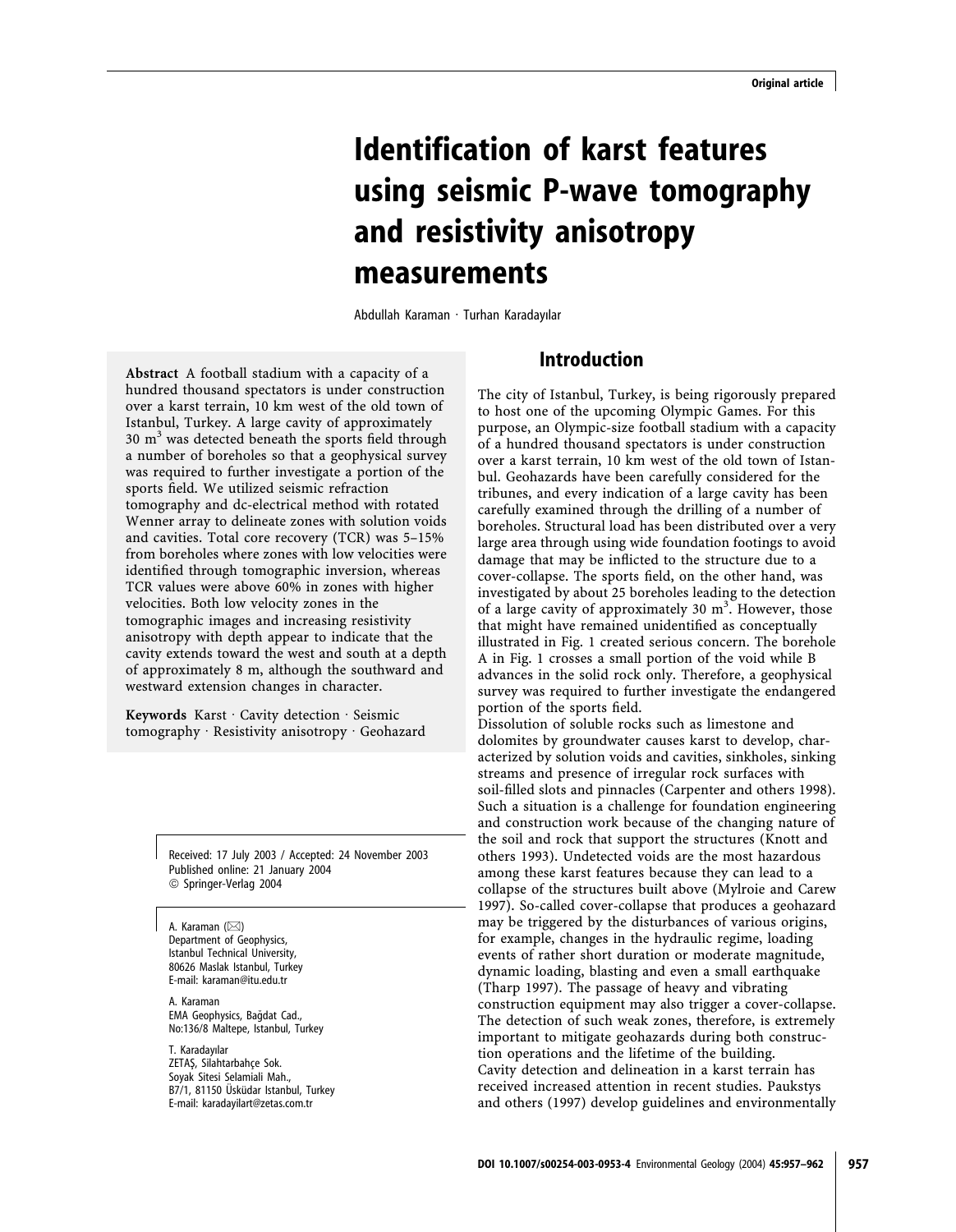#### Original article



Fig. 1

Conceptual illustration of a cavity that may be missed by borehole drilling when their spatial distribution of the boreholes is insufficient

friendly measures to mitigate geological hazards. Benson and Yuhr (1993) summarized the common geophysical methods that may be utilized for cavity detection and mapping, and conceptually discussed their spatial sampling capabilities and limitations. Kaufmann and Quinif (1997) utilized dc-electrical methods and discussed the utility of geohazard maps for regional development planning. In a more comprehensive work, Carpenter and (marked by W#)

others (1998) utilized electromagnetic methods including ground penetrating radar (GPR), and dc-electrical resistivity methods to characterize buried sinkholes in a karst terrain. There are several other studies that applied dc-electrical resistivity methods with various electrode configurations (e.g., Lambert 1997; Gautam and others 2000; Guerin and Benderitter 1995). McDowell and Hope (1993) used cross-hole and surface-to-borehole scanning procedures for P-wave tomography. Unlike these previous studies, we used seismic refraction tomography as described in Karaman and Carpenter (1997) and dc-electrical methods with rotated Wenner array as described in Carpenter and others (1991) to delineate zones with solution voids and cavities beneath the sports field. The choice of methods and our approach for the geophysical measurements were mostly driven by the limited dimensions of the field.

#### Fig. 2





o Borehole  $\frac{1}{N}$  Azimuthal resistivity array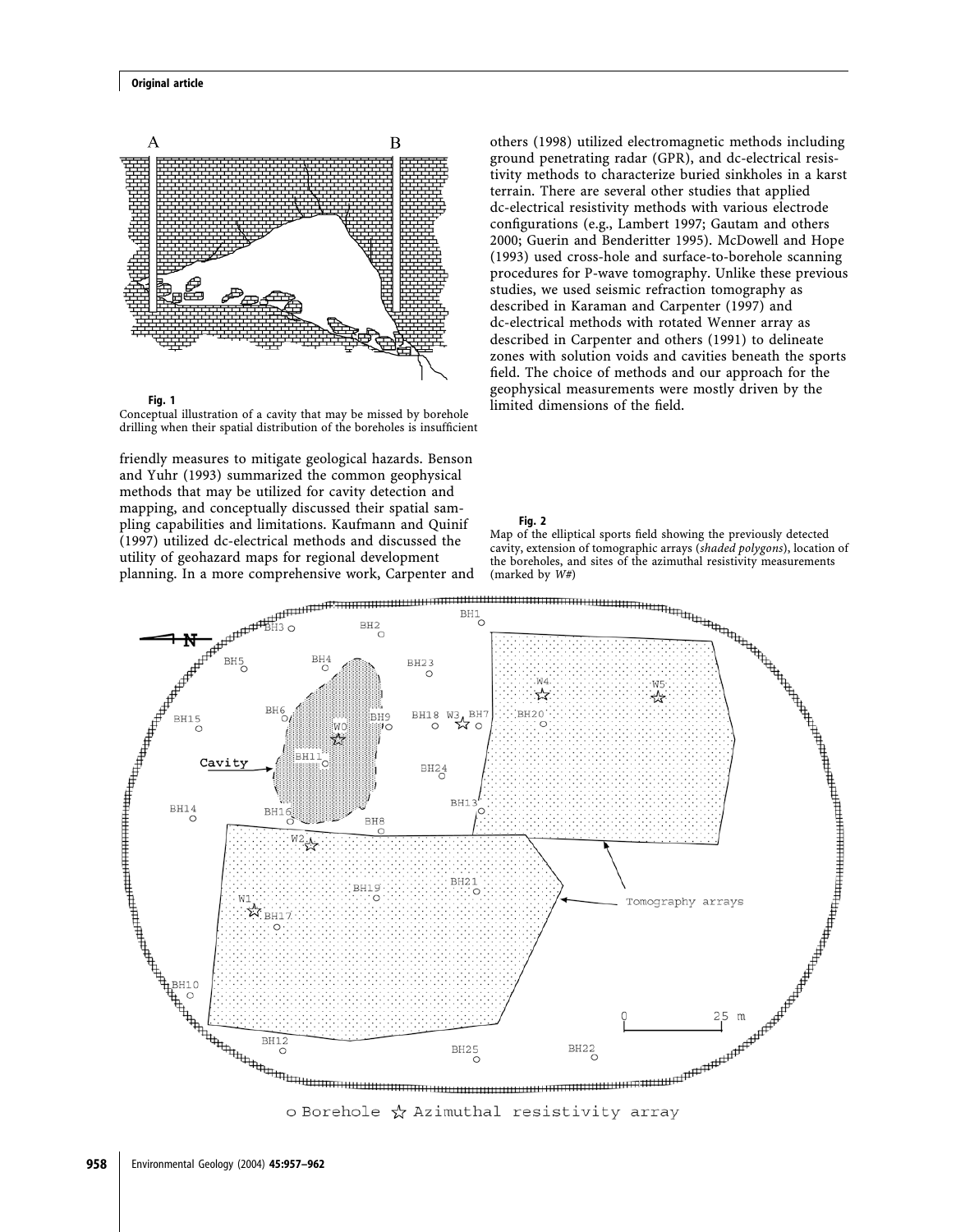

Fig. 4

A plan view of the source and receiver locations for the tomography survey, together with some of the raypaths. These tomographic arrays cover the west (a) and the south (b) of the previously detected cavity

# Site description

The location of the study site is about 10 km west of the old town of Istanbul, Turkey, where 80–100-m-thick limestone bedrock occasionally underlies a thin topsoil



Summary of findings of 25 boreholes. The horizontal axis shows the borehole numbers as labeled in Fig. 2. The vertical bars show the depth intervals of features (water loss, cavity or clay and silt) that were encountered during the drilling

that forms a gently rolling topography. The bedrock limestone at the construction site exhibits occasional karst features such as cavities and soil-filled solution voids, but preserves its solid rock structure. During the geophysical measurements, the tribunes on four sides of the sports field were under construction. The topsoil and a few tens of centimeters of limestone bedrock within the field were removed for preparation of a perfectly flat ground surface. Therefore, our measurements required no correction due to topography. The groundwater level at the time of the survey was at a depth of 50 m from the ground surface and practically had no effect on the measurements. Figure 2 illustrates the location of the previously detected cavity of volume approximately 30  $m<sup>3</sup>$  within the elliptical sports field. About 25 boreholes were drilled, the findings of which are graphically illustrated in Fig. 3. The depths at which circulation water losses started indicate the presence of solution voids. The depth intervals at which a cavity or clay and silt were detected while drilling are also

24 25

# Seismic data acquisition and analysis

We acquired digital seismic data using two 12-channel EG&G SmartSeis exploration seismographs (total 24 channels). The P-wave energy source was a 6-kg sledgehammer vertically striking a metal plate. The receivers were 40-Hz Mark vertical geophones. A sampling interval of 0.05 ms was used; energy from repeated sledgehammer blows was stacked to improve the signal-to-noise (S/N) ratio. Two target locations for the tomographic experiments in the sports field are illustrated in Fig. 2. The sourcereceiver geometry and ray-paths for the two tomographic experiments are plotted in Fig. 4. Geophones were placed every 3 m along the east and west edges of the arrays. Source points in these experiments were placed every 5 m along a line in the center of the arrays. A total of 48 receivers were spread along the east and west edges of the arrays, recording signals from 17 sources. Most of the geophones were grouted to the ground with plaster to provide the ground coupling. The data acquisition geometry and the data analysis for the refraction tomography used in this study are the same as presented in Karaman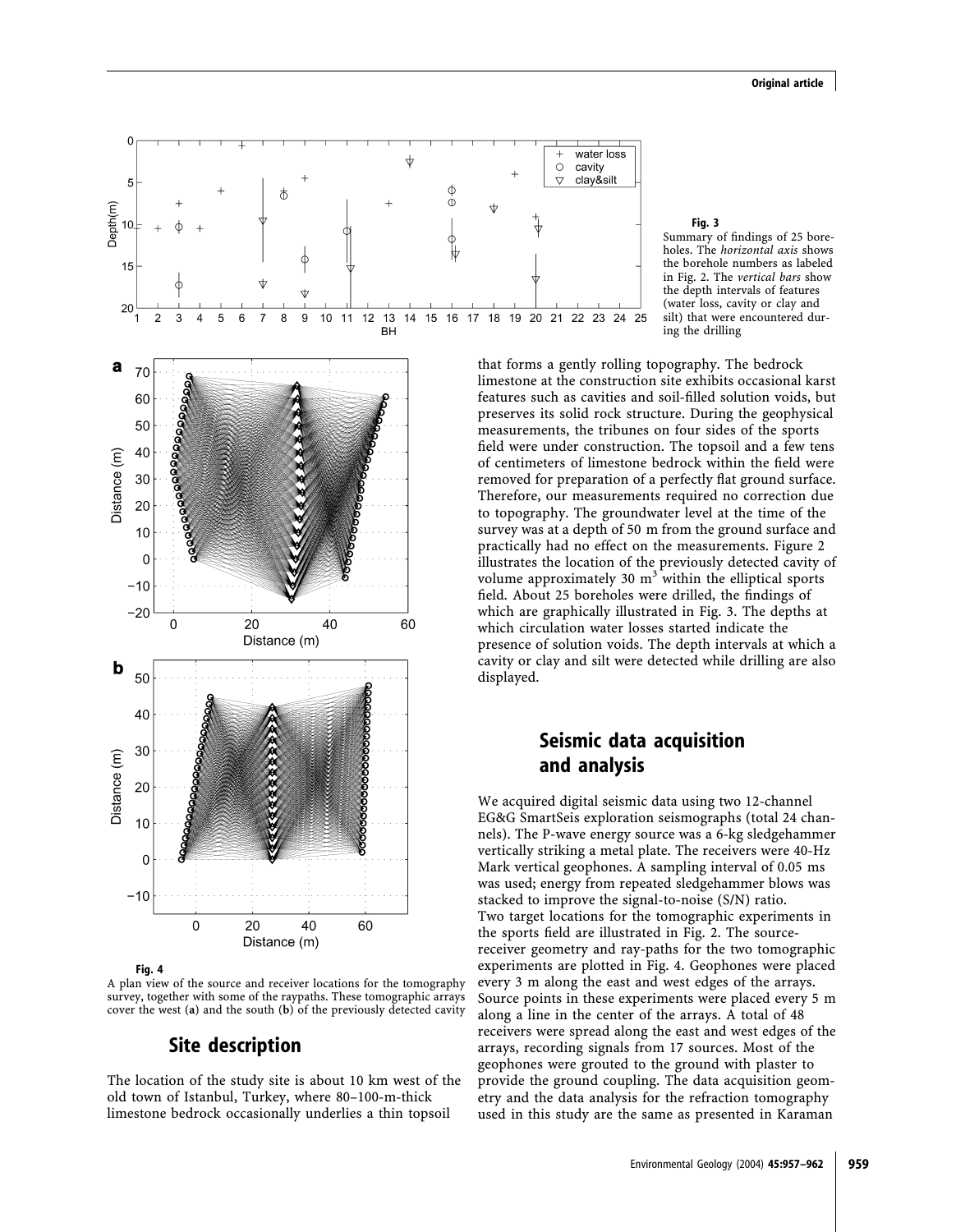



P-wave velocity images of the horizontal slices that represent the 8-m-thick top layer (a and  $c$ ) and underlying half-space ( $b$  and  $d$ ). The shot and receiver locations are diamonds and circles, respectively. White polygons denote the areas where a reliable solution was obtained after tomographic inversion

and Carpenter (1997). The tomographic models were constructed by dividing each volume of interest into  $10 \times 10 \times 2$  cells along x, y, and z (the depth) directions. The images representing horizontal P-wave velocity slices calculated after four iterations are illustrated in Fig. 5. Figure 5a, c represent the average velocity distributions for the top layer with a thickness of 8 m. The velocity distributions for the half-space beneath the top layer are given in Fig. 5b, d. Cells that were reliably resolved in these images are roughly bounded by the polygons with a solid white line.

resistivity value was calculated at each increment by using the measured potential between the potential electrodes. The measurements were carried out for exploration depths (three times the electrode spacing) of 2, 4, 8, and 12 m to obtain four resistivity anisotropy ellipses. Table 1 lists the azimuth values of the major axes  $(\theta)$  and the percent resistivity anisotropy values calculated using  $\alpha = (1-a)/a$  $b) \times 100$  where a and b are the lengths of the minor and major axes. An example resistivity ellipse measured for the depth of 12 m at W3 is illustrated in Fig. 6.

# Azimuthal resistivity measurements

The five pivot points of the electrodes for the azimuthal resistivity measurements are marked in Fig. 2. At each location a Wenner electrode array was rotated incrementally by 30 $^{\circ}$  up to 180 $^{\circ}$ , about the center of the array, and the

## Results and discussions

The images presented in Fig. 5 exhibit a non-uniform velocity distribution with small velocity contrast. The boreholes within and near the tomographic arrays (BH7, 8, 11, 13, 16, 17, 19, 20 and 21) had TCR (total core recovery) of 5–15% in low velocity zones whereas TCR was comparatively high (e.g. above 60%) in the zones with higher velocities. However, neither of these boreholes except

|--|--|

The percent anisotropy  $(x)$  and the azimuth values of the major axes  $(\theta)$ , in degrees) with depths

|   | W <sub>0</sub> |     | W1 |     | W <sub>2</sub> |    | W3  |          | W <sub>4</sub> |          | W <sub>5</sub> |                                                                             |
|---|----------------|-----|----|-----|----------------|----|-----|----------|----------------|----------|----------------|-----------------------------------------------------------------------------|
|   | z              | H   | z  | Ħ   | Z              | θ  | z   | $\theta$ | z              | $\theta$ | z              |                                                                             |
|   | 26             | 150 | 13 | 30  | 11             | 60 | 8   | 30       | 18             | 30       | 20             | 150                                                                         |
| 8 | 46             | 30  | 49 | 150 | 30             | 90 | 17  | 170      | 23             | 60       | 55             | 30<br>90                                                                    |
|   | 4              | 26  | 30 | 24  | 30             | 18 | 160 | 41       | 60             | 70       | 0              | 17<br>38<br>90<br>27<br>33<br>58<br>75<br>12<br>90<br>150<br>53<br>40<br>44 |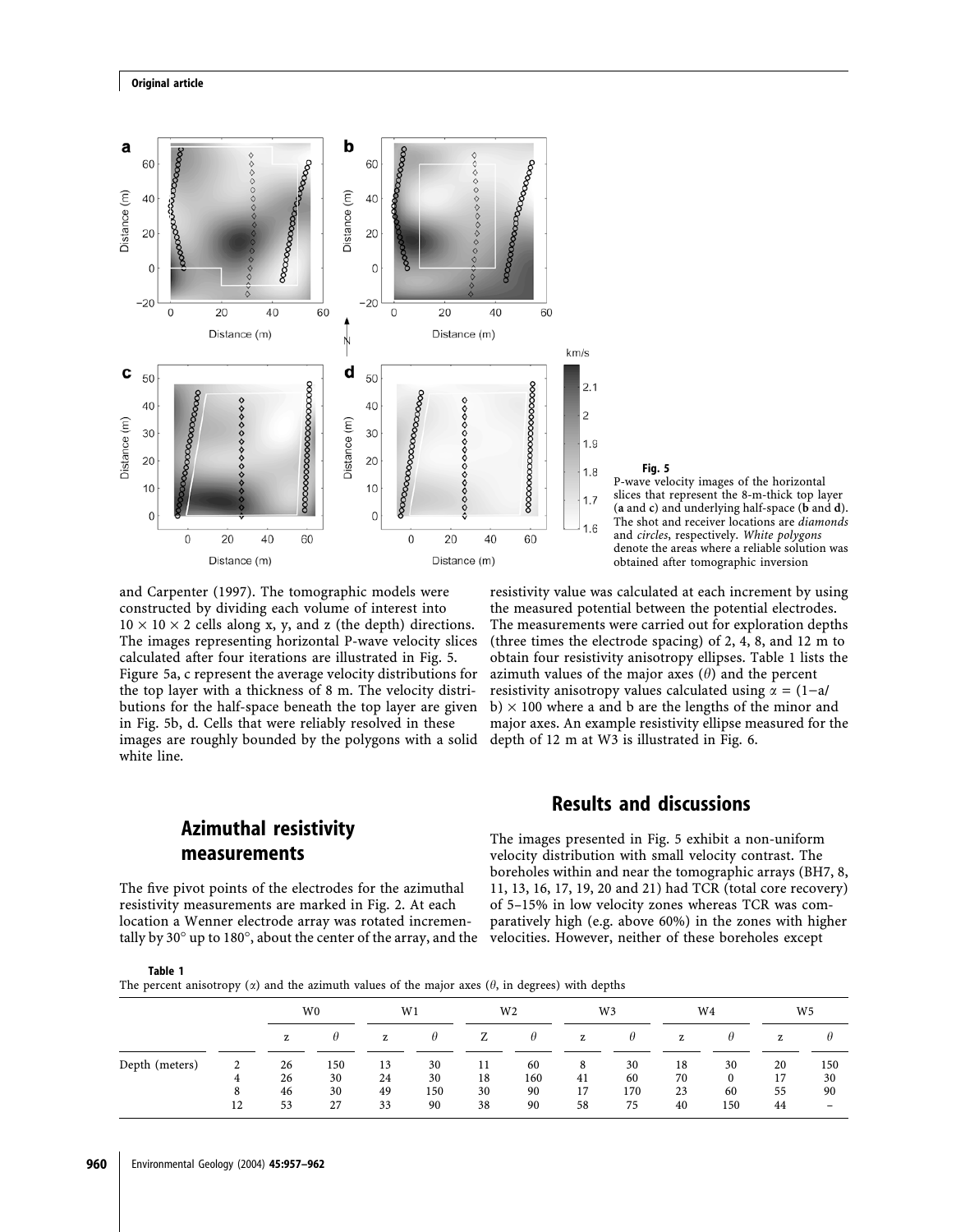

Fig. 6

An azimuthal resistivity variation curve that is used to calculate the resistivity anisotropy. The major axis of this ellipse describes the direction along which the electrical current experiences the highest resistance

BH11 and BH16 encountered a cavity of significant size. Azimuthal resistivity measurements, on the other hand, indicated increasing anisotropy with depth, although the azimuths of the resistivity ellipses seem to be inconsistent. This may be because of the change in the geometry and the size of the anomalous zone. The low velocity zones in the velocity images and increasing resistivity anisotropy with depth may indicate that the existing cavity extends toward the west and south at a depth of approximately 8 m (this is the resolution obtained from the inversion procedure). However, extensive clay presence at BH7 and BH20 (Fig. 3) suggests a clay- and silt-filled cavity that would also produce lower velocity values than for limestone. The character of the westward extension seems to be complicated since it is difficult to attribute the low velocity directly to the presence of a large cavity. This uncertainty was clarified through an additional seismic experiment: the seismic source was kept right above the previously detected cavity near BH11 and the receivers were kept on a line toward north-south and east-west directions. All of the seismic records that were acquired through this experiment appeared to be extremely ringy, i.e., a wave train with large amplitudes lasting until the end of the seismic records was observed. This phenomenon was not observed elsewhere. Therefore, we assume the westward extension is a zone of solution voids of insignificant size.

## Conclusions

With this study we investigated a portion of the sports field to identify a possible cavity that may pose a hazard to the ongoing construction operations. Seismic refraction tomography along with resistivity anisotropy measurements appear to yield satisfactory results to delineate zones of cavities and clay- and silt-filled cavities. However, the sensitivity of the seismic measurements for the purpose of tomographic imaging has to be taken into consideration and seismic tomography needs to be used

with extra caution. For example, the sampling interval is suggested to be kept on the order of a few nanoseconds for accurate travel time readings. The starting model for the tomographic inversion has to be carefully tested since the final velocity field will partially depend on the initial model. Azimuthal resistivity measurements appear to provide very useful information and are suitable when the field is limited in size.

Acknowledgments This project was carried out for the main contractor Istanbul Stadium Builders J.V. The complete geotechnical work was carried out by Zemin Teknolojisi A.S¸. (ZETAŞ) under the directorate of Turan Durgunoğlu who has requested the implementation of this project. We would like to thank Kadem Ekşi for providing the resources of EMA Geophysics for the measurements. As time was scarce because the entire construction operations were to be ceased for the geophysical measurements, Mehmet Abidin, Mehmet Bas¸, Mehmet Kocaman, Mehmet Güler, Nevzat Mengüllüoğlu, Selçuk Karaman, Burak A. Tunalı, and Şakir Şahin, all from EMA Geophysics, worked diligently for a day and a night to ensure the top quality seismic and resistivity data. We also would like to thank to the site engineers of ZETAS¸, especially Serdar Elgun, for carefully supervising the drillings and for providing us with reliable borehole data, and Gülçin Tezel for her field assistance. The principle author is a consulting geophysicist for EMA Geophysics through an agreement 01-03-001 with ITU.

## References

- Benson RC, Yuhr L (1993) Spatial sampling considerations and their applications to characterizing fractured rock and karst systems. In: Beck BF (ed) Applied karst geology. AA Balkema, Rotterdam, pp 99–113
- Carpenter PJ, Calkin SF, Kaufmann RS (1991) Assessing a fractured landfill cover using electrical resistivity and seismic refraction techniques. Geophysics 56(11):1896–1904
- Carpenter PJ, Doll WE, Kaufmann RD (1998) Geophysical character of buried sinkholes on the Oak Ridge Reservation, Tennessee. J Environ Eng Geophys 3:133–145
- Gautam P, Pant SR, Ando H (2000) Mapping of subsurface karst structure with gamma ray and electrical resistivity profiles: a case study from Pokhara Valley, central Nepal. J Appl Geophys 45:97–110
- Guerin R, Benderitter Y (1995) Shallow karst exploration using MT-VLF and DC resistivity methods. Geophys Prospect 43:635–653
- Karaman A, Carpenter PJ (1997) Fracture density estimates in glaciogenic deposits from P-wave velocity reductions. Geophys 62(1):138–148
- Kaufmann O, Quinif Y (1997) Cover collapse sinkholes in the ''Tournaisis'' area, southern Belgium. In: Beck BF, Stephenson JB, Herring JG (eds) The engineering geology and hydrogeology of karst terranes. AA Balkema, Rotterdam, pp 41–47
- Kesseru Z (1997) Assessing the risk of cave-collapse sinkholes using analogous information from mining. In: Beck BF, Stephenson JB, Herring JG (eds) The engineering geology and hydrogeology of karst terranes. AA Balkema, Rotterdam, pp 55–60
- Knott DL, Newman FB, Gonzalez LFR, Gray RE (1993) Foundation engineering practice for bridges in karst areas. In: Beck BF (ed) Applied karst geology. AA Balkema, Rotterdam, pp 224–230